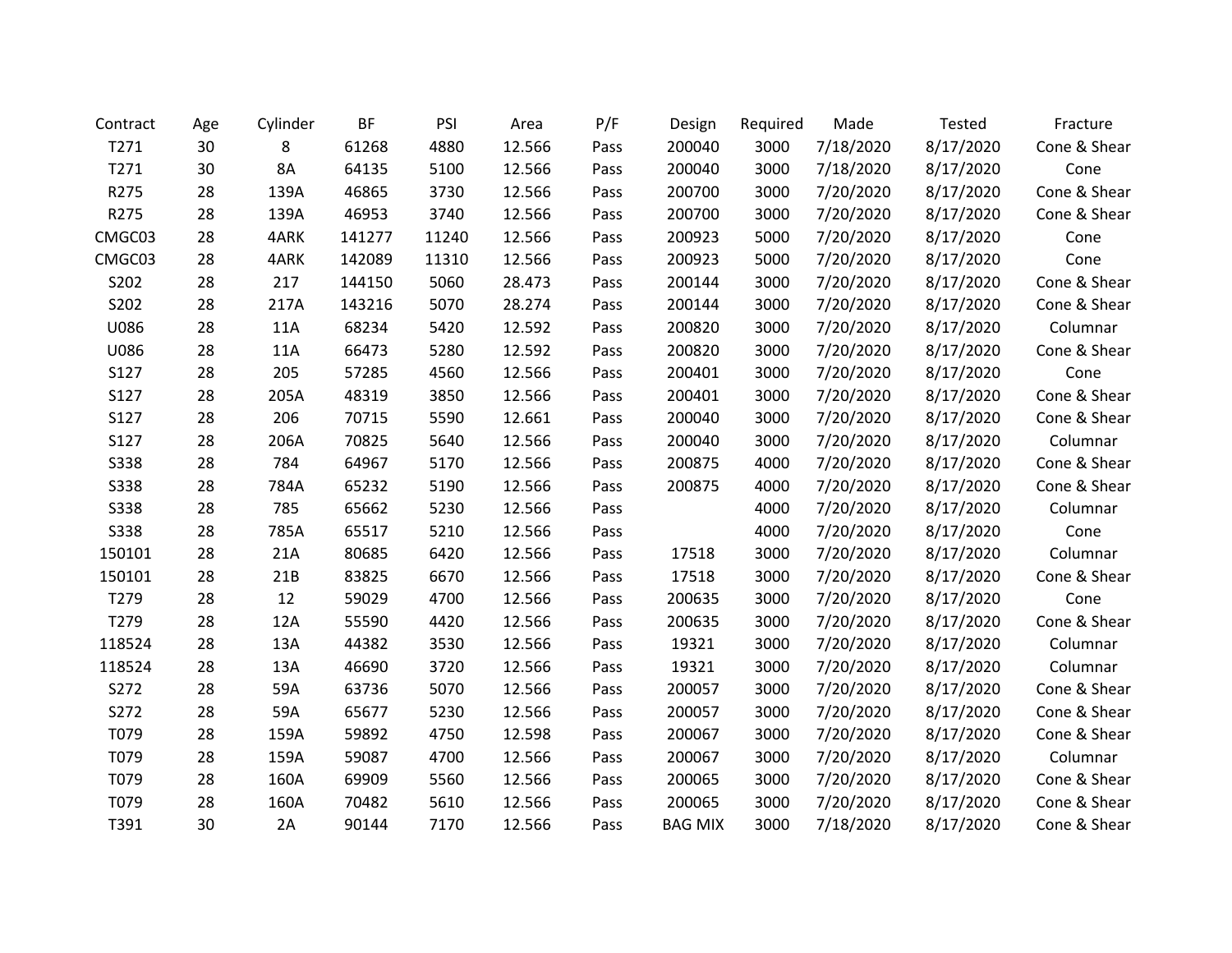| T391        | 30 | 2A             | 92754  | 7380   | 12.566 | Pass | <b>BAG MIX</b> | 3000 | 7/18/2020 | 8/17/2020 | Cone & Shear |
|-------------|----|----------------|--------|--------|--------|------|----------------|------|-----------|-----------|--------------|
| U910        | 28 | 1A             | 66427  | 5290   | 12.566 | Pass | 200250         | 3000 | 7/20/2020 | 8/17/2020 | Columnar     |
| U910        | 28 | 1A             | 64030  | 5100   | 12.566 | Pass | 200250         | 3000 | 7/20/2020 | 8/17/2020 | Cone & Shear |
| T296        | 28 | 22             | 79704  | 6340   | 12.566 | Pass | 200276         | 4000 | 7/20/2020 | 8/17/2020 | Columnar     |
| T296        | 28 | 22A            | 76065  | 6050   | 12.566 | Pass | 200276         | 4000 | 7/20/2020 | 8/17/2020 | Cone         |
| T296        | 28 | 23             | 80808  | 6430   | 12.566 | Pass | 200276         | 4000 | 7/20/2020 | 8/17/2020 | Columnar     |
| T296        | 28 | 23A            | 84306  | 6710   | 12.566 | Pass | 200276         | 4000 | 7/20/2020 | 8/17/2020 | Cone & Shear |
| T296        | 28 | 24             | 67053  | 5330   | 12.592 | Pass | 200276         | 4000 | 7/20/2020 | 8/17/2020 | Columnar     |
| T296        | 28 | 24A            | 72669  | 5780   | 12.566 | Pass | 200276         | 4000 | 7/20/2020 | 8/17/2020 | Cone & Shear |
| T229        | 28 | 36             | 82640  | 6580   | 12.566 | Pass | 200240         | 3000 | 7/20/2020 | 8/17/2020 | Columnar     |
| T229        | 28 | 36A            | 84018  | 6690   | 12.566 | Pass | 200240         | 3000 | 7/20/2020 | 8/17/2020 | Cone & Split |
| T211        | 28 | 30A            | 38374  | 3050   | 12.566 | Pass | <b>BAG MIX</b> | 3000 | 7/20/2020 | 8/17/2020 | Cone & Shear |
| T211        | 28 | 30A            | 30590  | < 2430 | 12.566 | Fail | <b>BAG MIX</b> | 3000 | 7/20/2020 | 8/17/2020 | Cone & Shear |
| T211        | 28 | 31A            | 52577  | 4180   | 12.566 | Pass | 200542         | 3000 | 7/20/2020 | 8/17/2020 | Cone & Shear |
| T211        | 28 | 31A            | 54421  | 4330   | 12.566 | Pass | 200542         | 3000 | 7/20/2020 | 8/17/2020 | Columnar     |
| T255        | 14 | 21B            | 38973  | 3100   | 12.566 | Pass | 200182         | 3000 | 8/3/2020  | 8/17/2020 | Cone & Shear |
| DB1801      | 28 | 237            | 49558  | 3930   | 12.604 | Pass | 200821         | 3000 | 7/20/2020 | 8/17/2020 | Cone & Split |
| DB1801      | 28 | 237A           | 50109  | 3990   | 12.566 | Pass | 200821         | 3000 | 7/20/2020 | 8/17/2020 | Columnar     |
| 121534      | 28 | $\overline{7}$ | 42106  | 3350   | 12.566 | Pass | 200207         | 3000 | 7/20/2020 | 8/17/2020 | Cone & Shear |
| 121534      | 28 | 7A             | 42411  | 3370   | 12.566 | Pass | 200207         | 3000 | 7/20/2020 | 8/17/2020 | Cone         |
| P079        | 41 | 478            | 62210  | 4950   | 12.566 | Pass | 200260         | 3000 | 7/7/2020  | 8/17/2020 | Cone & Shear |
| P079        | 41 | 478A           | 63949  | 5090   | 12.566 | Pass | 200260         | 3000 | 7/7/2020  | 8/17/2020 | Cone         |
| P079        | 40 | 480            | 49113  | 3910   | 12.566 | Pass | 200260         | 3000 | 7/8/2020  | 8/17/2020 | Columnar     |
| P079        | 40 | 480A           | 53266  | 4240   | 12.566 | Pass | 200260         | 3000 | 7/8/2020  | 8/17/2020 | Cone & Shear |
| S202        | 28 | 218            | 148625 | 5270   | 28.18  | Pass | 200144         | 3000 | 7/21/2020 | 8/18/2020 | Cone & Split |
| S202        | 28 | 218A           | 152403 | 5410   | 28.18  | Pass | 200144         | 3000 | 7/21/2020 | 8/18/2020 | Cone & Shear |
| S127        | 28 | 207            | 55048  | 4400   | 12.504 | Pass | 200401         | 3000 | 7/21/2020 | 8/18/2020 | Shear        |
| S127        | 28 | 207A           | 56234  | 4500   | 12.504 | Pass | 200401         | 3000 | 7/21/2020 | 8/18/2020 | Cone         |
| S127        | 28 | 208            | 76443  | 6080   | 12.566 | Pass | 200040         | 3000 | 7/21/2020 | 8/18/2020 | Cone         |
| S127        | 28 | 208A           | 79804  | 6350   | 12.566 | Pass | 200040         | 3000 | 7/21/2020 | 8/18/2020 | Cone & Shear |
| <b>S338</b> | 28 | 786            | 74767  | 5890   | 12.692 | Pass | 200875         | 4000 | 7/21/2020 | 8/18/2020 | Columnar     |
| <b>S338</b> | 28 | 786A           | 75548  | 5950   | 12.692 | Pass | 200875         | 4000 | 7/21/2020 | 8/18/2020 | Columnar     |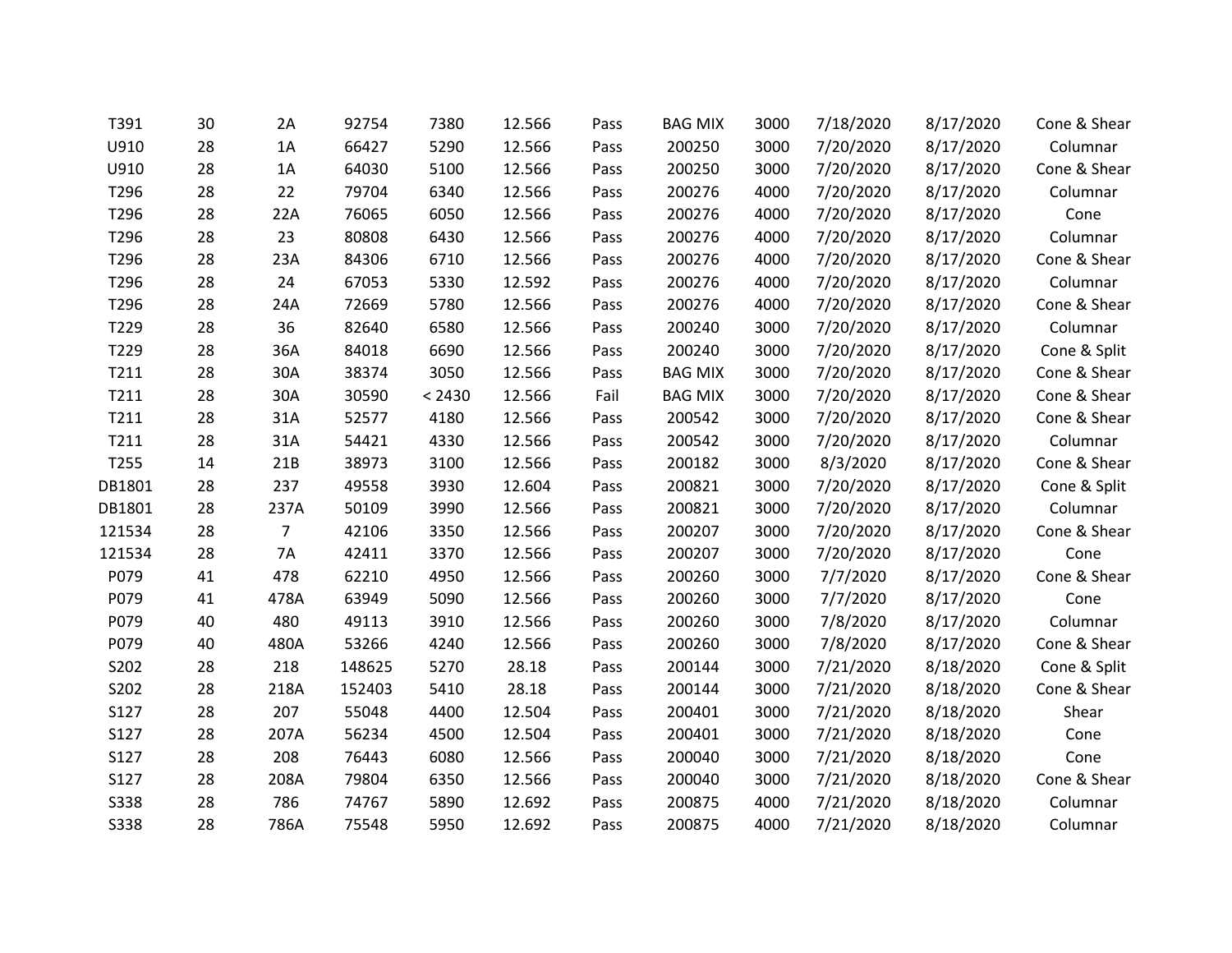| P230   | 28 | 1851  | 131041 | 4630  | 28.274 | Pass | 200160         | 3000 | 7/21/2020 | 8/18/2020 | Columnar     |
|--------|----|-------|--------|-------|--------|------|----------------|------|-----------|-----------|--------------|
| P230   | 28 | 1851A | 126071 | 4460  | 28.274 | Pass | 200160         | 3000 | 7/21/2020 | 8/18/2020 | Cone & Shear |
| R274   | 28 | 29    | 55529  | 4420  | 12.566 | Pass | 200189         | 3000 | 7/21/2020 | 8/18/2020 | Columnar     |
| R274   | 28 | 29A   | 55643  | 4430  | 12.566 | Pass | 200189         | 3000 | 7/21/2020 | 8/18/2020 | Cone         |
| R274   | 28 | 30    | 62135  | 4940  | 12.566 | Pass | 200189         | 3000 | 7/21/2020 | 8/18/2020 | Columnar     |
| R274   | 28 | 30A   | 55442  | 4410  | 12.566 | Pass | 200189         | 3000 | 7/21/2020 | 8/18/2020 | Columnar     |
| S298   | 28 | 105   | 60572  | 4820  | 12.566 | Pass | 200186         | 3000 | 7/21/2020 | 8/18/2020 | Cone & Shear |
| S298   | 28 | 105A  | 64688  | 5150  | 12.566 | Pass | 200186         | 3000 | 7/21/2020 | 8/18/2020 | Columnar     |
| T190   | 28 | 15    | 48891  | 3890  | 12.566 | Pass | <b>BAG MIX</b> | 3000 | 7/21/2020 | 8/18/2020 | Columnar     |
| T190   | 28 | 15A   | 40690  | 3240  | 12.566 | Pass | <b>BAG MIX</b> | 3000 | 7/21/2020 | 8/18/2020 | Cone & Split |
| U016   | 28 | 3     | 62614  | 4980  | 12.566 | Pass | 200614         | 3000 | 7/21/2020 | 8/18/2020 | Cone & Shear |
| U016   | 28 | 3A    | 64665  | 5150  | 12.566 | Pass | 200614         | 3000 | 7/21/2020 | 8/18/2020 | Columnar     |
| 106077 | 28 | 59A   | 71993  | 5730  | 12.566 | Pass | 200286         | 3000 | 7/21/2020 | 8/18/2020 | Cone & Shear |
| 106077 | 28 | 59A   | 71493  | 5690  | 12.566 | Pass | 200286         | 3000 | 7/21/2020 | 8/18/2020 | Cone & Shear |
| 120116 | 28 | 14A   | 68903  | 5480  | 12.566 | Pass | 200058         | 3000 | 7/21/2020 | 8/18/2020 | Cone & Shear |
| 120116 | 28 | 14A   | 72228  | 5750  | 12.566 | Pass | 200058         | 3000 | 7/21/2020 | 8/18/2020 | Cone & Shear |
| Q030   | 28 | 438A  | 52104  | 4150  | 12.566 | Pass | 200359         | 3000 | 7/21/2020 | 8/18/2020 | Cone & Shear |
| Q030   | 28 | 438A  | 51935  | 4130  | 12.566 | Pass | 200359         | 3000 | 7/21/2020 | 8/18/2020 | Cone & Shear |
| CMGC03 | 28 | 5ARK  | 133671 | 10640 | 12.566 | Pass | 200923         | 5000 | 7/21/2020 | 8/18/2020 | Cone         |
| CMGC03 | 28 | 5ARK  | 123871 | 9860  | 12.566 | Pass | 200923         | 5000 | 7/21/2020 | 8/18/2020 | Cone & Shear |
| S272   | 28 | 61A   | 66806  | 5320  | 12.566 | Pass | 200057         | 3000 | 7/21/2020 | 8/18/2020 | Cone         |
| S272   | 28 | 61A   | 62890  | 5000  | 12.566 | Pass | 200057         | 3000 | 7/21/2020 | 8/18/2020 | Cone & Shear |
| T002   | 28 | 6A    | 43133  | 3420  | 12.604 | Pass | 200049         | 3000 | 7/21/2020 | 8/18/2020 | Columnar     |
| T002   | 28 | 6A    | 44816  | 3570  | 12.566 | Pass | 200049         | 3000 | 7/21/2020 | 8/18/2020 | Cone         |
| T014   | 28 | 65A   | 83511  | 6650  | 12.566 | Pass | 200233         | 3000 | 7/21/2020 | 8/18/2020 | Cone & Shear |
| T014   | 28 | 65A   | 78900  | 6280  | 12.566 | Pass | 200233         | 3000 | 7/21/2020 | 8/18/2020 | Cone & Shear |
| T079   | 28 | 161A  | 84071  | 6690  | 12.566 | Pass | 200065         | 4000 | 7/21/2020 | 8/18/2020 | Cone         |
| T079   | 28 | 161A  | 82853  | 6590  | 12.566 | Pass | 200065         | 4000 | 7/21/2020 | 8/18/2020 | Cone & Shear |
| U910   | 28 | 2A    | 65305  | 5200  | 12.566 | Pass | 200250         | 3000 | 7/21/2020 | 8/18/2020 | Cone         |
| U910   | 28 | 2A    | 65363  | 5200  | 12.566 | Pass | 200250         | 3000 | 7/21/2020 | 8/18/2020 | Cone & Shear |
| P230   | 28 | 1852  | 60772  | 4840  | 12.566 | Pass | 200154         | 3000 | 7/21/2020 | 8/18/2020 | Columnar     |
| P230   | 28 | 1852A | 61246  | 4870  | 12.566 | Pass | 200154         | 3000 | 7/21/2020 | 8/18/2020 | Cone & Shear |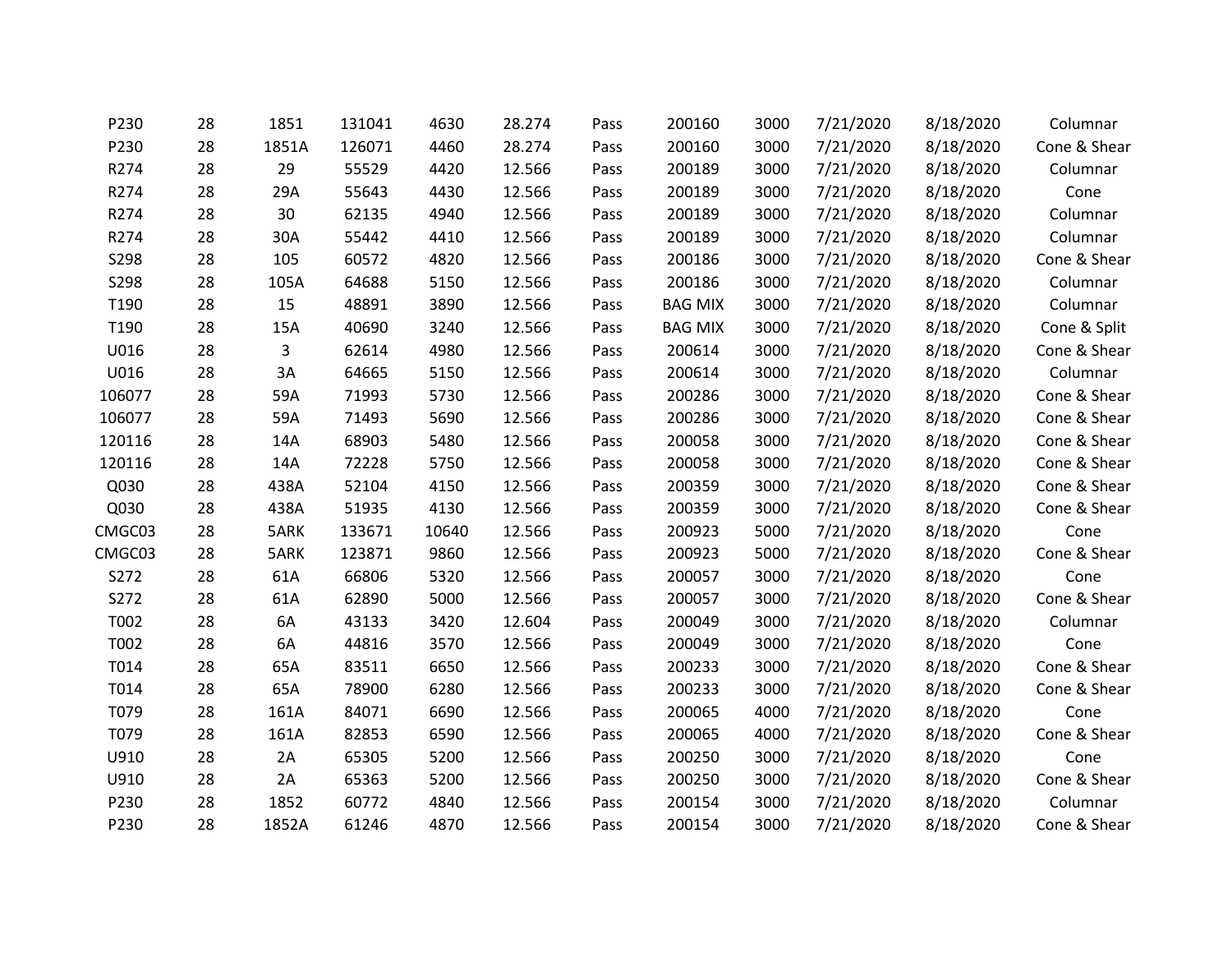| P230        | 28   | 1853      | 59480 | 4730   | 12.566 | Pass | 200382 | 4000 | 7/21/2020 | 8/18/2020 | Cone & Shear |
|-------------|------|-----------|-------|--------|--------|------|--------|------|-----------|-----------|--------------|
| P230        | 28   | 1853A     | 61717 | 4910   | 12.566 | Pass | 200382 | 4000 | 7/21/2020 | 8/18/2020 | Cone & Shear |
| 106077      | 28   | 60A       | 76392 | 6080   | 12.566 | Pass | 200286 | 3000 | 7/24/2020 | 8/18/2020 | Shear        |
| 106077      | 28   | 60A       | 79131 | 6300   | 12.566 | Pass | 200286 | 3000 | 7/24/2020 | 8/18/2020 | Columnar     |
| T023        | 28   | 21A       | 73625 | 5830   | 12.636 | Pass | 200058 | 3000 | 7/21/2020 | 8/18/2020 | Cone & Shear |
| T023        | 28   | 21A       | 73432 | 5840   | 12.566 | Pass | 200058 | 3000 | 7/21/2020 | 8/18/2020 | Cone & Shear |
| T255        | 14   | 22B       | 49812 | 3960   | 12.566 | Pass | 200182 | 3000 | 8/4/2020  | 8/18/2020 | Columnar     |
| T932        | 28   | 21        | 71104 | 5670   | 12.548 | Pass | 200178 | 3000 | 7/21/2020 | 8/18/2020 | Shear        |
| T932        | 28   | 21A       | 64328 | 5120   | 12.566 | Pass | 200178 | 3000 | 7/21/2020 | 8/18/2020 | Cone & Shear |
| T271        | 14   | 13B       | 62433 | 4970   | 12.566 | Pass | 200337 | 3000 | 8/4/2020  | 8/18/2020 | Cone & Shear |
| DB1801      | 28   | 238       | 87157 | 6940   | 12.566 | Pass |        | 3000 | 7/21/2020 | 8/18/2020 | Cone & Split |
| DB1801      | 28   | 238A      | 84718 | 6740   | 12.566 | Pass |        | 3000 | 7/21/2020 | 8/18/2020 | Cone         |
| 121534      | 28   | 8         | 50936 | 4050   | 12.566 | Pass | 200207 | 3000 | 7/21/2020 | 8/18/2020 | Cone & Shear |
| 121534      | 28   | <b>8A</b> | 47321 | 3770   | 12.566 | Pass | 200207 | 3000 | 7/21/2020 | 8/18/2020 | Cone & Shear |
| S272        | 28   | 60A       | 62427 | 4970   | 12.566 | Pass | 200057 | 3000 | 7/21/2020 | 8/18/2020 | Cone & Shear |
| S272        | 28   | 60A       | 67491 | 5370   | 12.566 | Pass | 200057 | 3000 | 7/21/2020 | 8/18/2020 | Cone         |
| R279        | 5    | 225B      | 48698 | 3880   | 12.566 | Pass | 200406 | 3000 | 8/13/2020 | 8/18/2020 | Columnar     |
| R279        | 5    | 225B      | 51684 | 4110   | 12.566 | Pass | 200406 | 3000 | 8/13/2020 | 8/18/2020 | Cone & Shear |
| S127        | 28   | 207       | 51786 | 4120   | 12.566 | Pass | 200401 | 3000 | 7/21/2020 | 8/18/2020 | Cone & Shear |
| S127        | 28   | 207A      | 51161 | 4070   | 12.566 | Pass | 200401 | 3000 | 7/21/2020 | 8/18/2020 | Cone         |
| U199        | 24HR | 1023D     | 32641 | < 2600 | 12.566 | Fail | 200948 | 3000 | 8/17/2020 | 8/18/2020 | Cone & Split |
| U199        | 24HR | 1023E     | 33158 | < 2640 | 12.566 | Fail | 200948 | 3000 | 8/17/2020 | 8/18/2020 | Columnar     |
| S060        | 28   | 592       | 74223 | 5910   | 12.566 | Pass | 200196 | 3000 | 7/22/2020 | 8/19/2020 | Cone & Shear |
| S060        | 28   | 592A      | 70800 | 5630   | 12.566 | Pass | 200196 | 3000 | 7/22/2020 | 8/19/2020 | Cone & Shear |
| S127        | 28   | 209       | 62712 | 4990   | 12.566 | Pass | 200401 | 3000 | 7/22/2020 | 8/19/2020 | Cone & Split |
| S127        | 28   | 209A      | 66971 | 5330   | 12.566 | Pass | 200401 | 3000 | 7/22/2020 | 8/19/2020 | Cone & Shear |
| S127        | 28   | 210       | 88220 | 7020   | 12.566 | Pass | 200040 | 3000 | 7/22/2020 | 8/19/2020 | Cone & Shear |
| S127        | 28   | 210A      | 84707 | 6740   | 12.566 | Pass | 200040 | 3000 | 7/22/2020 | 8/19/2020 | Columnar     |
| <b>S338</b> | 28   | 787       | 61480 | 4890   | 12.566 | Pass | 200875 | 4000 | 7/22/2020 | 8/19/2020 | Cone         |
| <b>S338</b> | 28   | 787A      | 61056 | 4860   | 12.566 | Pass | 200875 | 4000 | 7/22/2020 | 8/19/2020 | Cone & Shear |
| S338        | 28   | 788       | 45899 | 3650   | 12.566 | Pass | 200661 | 3000 | 7/22/2020 | 8/19/2020 | Cone & Split |
| S338        | 28   | 788A      | 47125 | 3750   | 12.566 | Pass | 200661 | 3000 | 7/22/2020 | 8/19/2020 | Cone & Shear |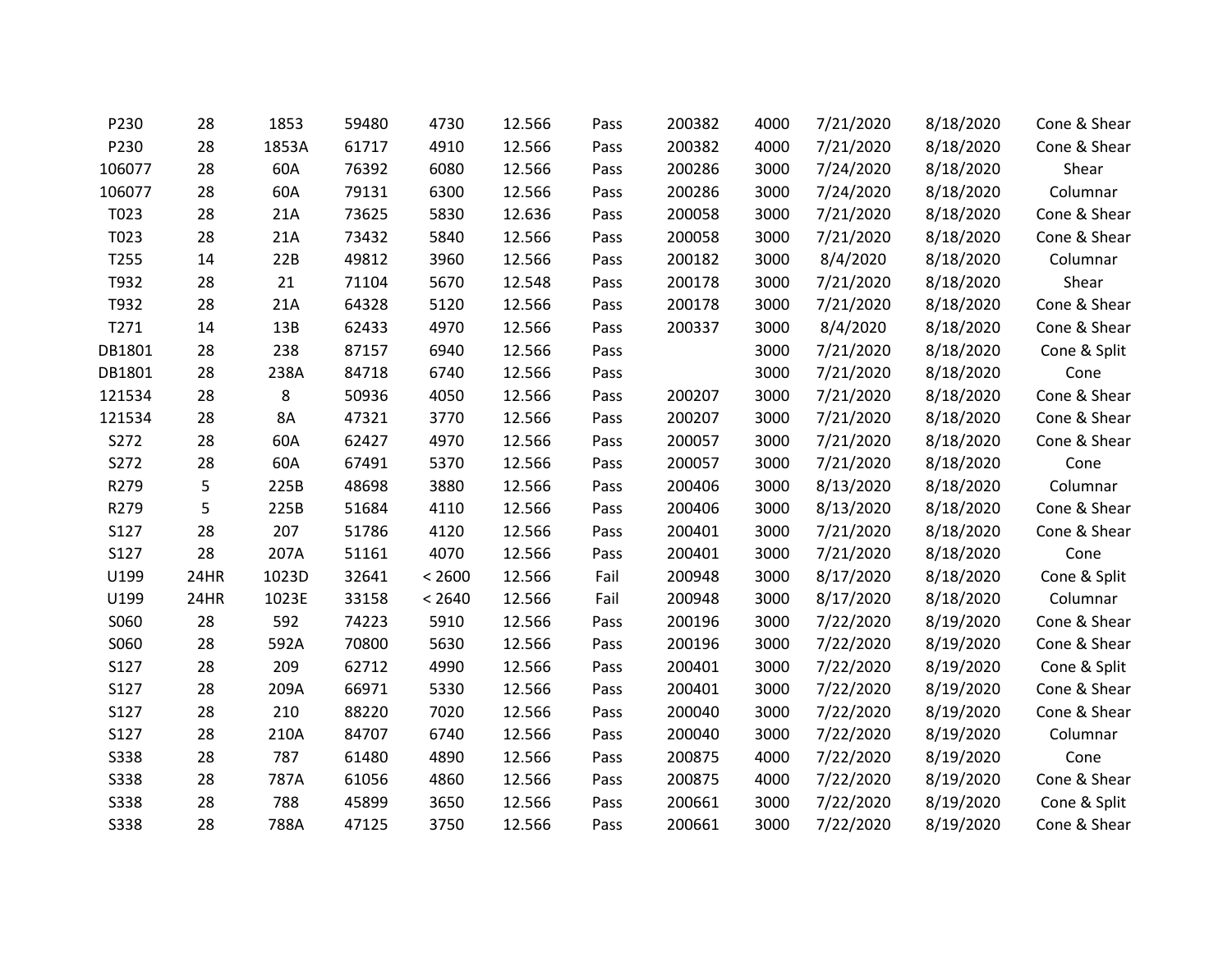| T271   | 28 | 9         | 59249  | 4710  | 12.566 | Pass | 200040 | 3000 | 7/22/2020 | 8/19/2020 | Cone & Shear |
|--------|----|-----------|--------|-------|--------|------|--------|------|-----------|-----------|--------------|
| T271   | 28 | <b>9A</b> | 57225  | 4550  | 12.566 | Pass | 200040 | 3000 | 7/22/2020 | 8/19/2020 | Cone & Split |
| P230   | 28 | 1854      | 121248 | 4270  | 28.369 | Pass | 200160 | 3000 | 7/22/2020 | 8/19/2020 | Cone         |
| P230   | 28 | 1854A     | 121494 | 4300  | 28.274 | Pass | 200160 | 3000 | 7/22/2020 | 8/19/2020 | Columnar     |
| S298   | 28 | 106       | 56815  | 4520  | 12.566 | Pass | 200186 | 3000 | 7/22/2020 | 8/19/2020 | Columnar     |
| S298   | 28 | 106A      | 57103  | 4540  | 12.566 | Pass | 200186 | 3000 | 7/22/2020 | 8/19/2020 | Columnar     |
| T011   | 28 | 49        | 51041  | 4060  | 12.566 | Pass | 200763 | 3000 | 7/22/2020 | 8/19/2020 | Cone & Shear |
| T011   | 28 | 49A       | 51233  | 4080  | 12.566 | Pass | 200763 | 3000 | 7/22/2020 | 8/19/2020 | Cone & Shear |
| T011   | 28 | 50        | 65494  | 5230  | 12.529 | Pass | 200763 | 3000 | 7/22/2020 | 8/19/2020 | Cone & Shear |
| T011   | 28 | 50A       | 63353  | 5060  | 12.529 | Pass | 200763 | 3000 | 7/22/2020 | 8/19/2020 | Cone         |
| 120116 | 28 | 15A       | 72404  | 5760  | 12.566 | Pass | 200058 | 3000 | 7/22/2020 | 8/19/2020 | Cone & Shear |
| 120116 | 28 | 15A       | 68098  | 5420  | 12.566 | Pass | 200058 | 3000 | 7/22/2020 | 8/19/2020 | Cone & Shear |
| CMGC03 | 28 | 6ARB      | 136229 | 10840 | 12.566 | Pass | 200031 | 8000 | 7/22/2020 | 8/19/2020 | Cone         |
| CMGC03 | 28 | 6ARB      | 135270 | 10760 | 12.566 | Pass | 200031 | 8000 | 7/22/2020 | 8/19/2020 | Cone         |
| CMGC03 | 28 | 6ARK      | 118492 | 9430  | 12.566 | Pass | 200923 | 5000 | 7/22/2020 | 8/19/2020 | Cone & Shear |
| CMGC03 | 28 | 6ARK      | 117485 | 9350  | 12.566 | Pass | 200923 | 5000 | 7/22/2020 | 8/19/2020 | Cone         |
| S272   | 28 | 62A       | 82791  | 6590  | 12.566 | Pass | 200057 | 3000 | 7/22/2020 | 8/19/2020 | Columnar     |
| S272   | 28 | 62A       | 79187  | 6300  | 12.566 | Pass | 200057 | 3000 | 7/22/2020 | 8/19/2020 | Cone         |
| T079   | 28 | 162A      | 71088  | 5660  | 12.566 | Pass | 200066 | 3000 | 7/22/2020 | 8/19/2020 | Cone & Shear |
| T079   | 28 | 162A      | 72639  | 5780  | 12.566 | Pass | 200066 | 3000 | 7/22/2020 | 8/19/2020 | Cone         |
| T079   | 28 | 163A      | 93278  | 7420  | 12.566 | Pass | 200065 | 4000 | 7/22/2020 | 8/19/2020 | Cone         |
| T079   | 28 | 163A      | 94990  | 7560  | 12.566 | Pass | 200065 | 4000 | 7/22/2020 | 8/19/2020 | Cone & Shear |
| P230   | 28 | 1855      | 61226  | 4870  | 12.566 | Pass | 200154 | 3000 | 7/22/2020 | 8/19/2020 | Columnar     |
| P230   | 28 | 1855A     | 58674  | 4670  | 12.566 | Pass | 200154 | 3000 | 7/22/2020 | 8/19/2020 | Cone & Shear |
| P230   | 28 | 1856      | 63975  | 5090  | 12.566 | Pass | 200382 | 4000 | 7/22/2020 | 8/19/2020 | Cone & Shear |
| P230   | 28 | 1856A     | 66841  | 5320  | 12.566 | Pass | 200382 | 4000 | 7/22/2020 | 8/19/2020 | Cone & Shear |
| U084   | 28 | 2A        | 75604  | 6000  | 12.604 | Pass | 200364 | 4000 | 7/22/2020 | 8/19/2020 | Cone & Shear |
| U084   | 28 | 2A        | 78874  | 6260  | 12.604 | Pass | 200364 | 4000 | 7/22/2020 | 8/19/2020 | Columnar     |
| T255   | 14 | 23B       | 53284  | 4240  | 12.566 | Pass | 200182 | 3000 | 8/5/2020  | 8/19/2020 | Cone & Shear |
| T932   | 28 | 22        | 67369  | 5360  | 12.566 | Pass | 200178 | 3000 | 7/22/2020 | 8/19/2020 | Columnar     |
| T932   | 28 | 22A       | 72553  | 5770  | 12.566 | Pass | 200178 | 3000 | 7/22/2020 | 8/19/2020 | Cone         |
| U911   | 28 | 4         | 59204  | 4710  | 12.566 | Pass | 200189 | 3000 | 7/22/2020 | 8/19/2020 | Cone & Shear |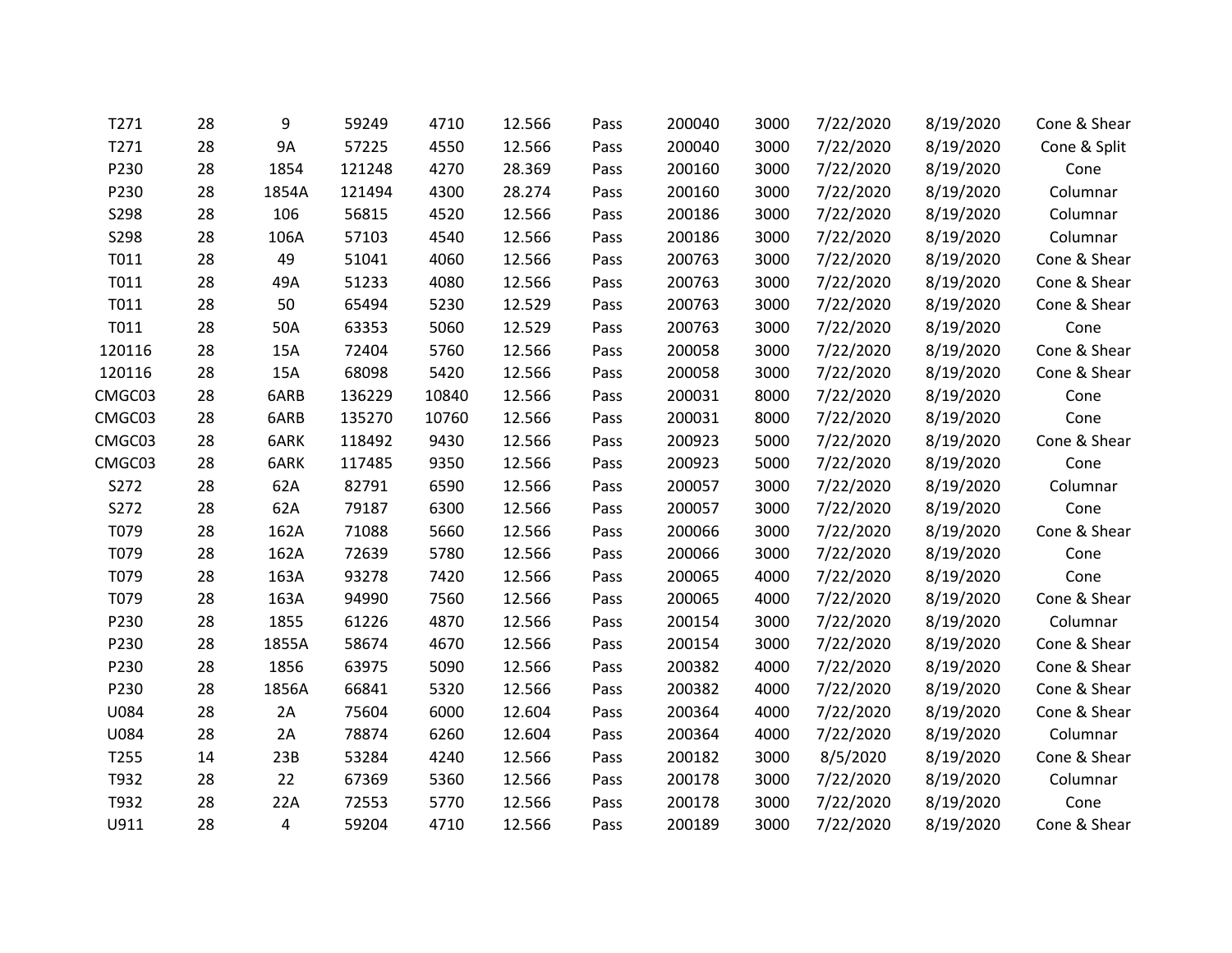| U911             | 28   | 4Α    | 56789  | 4520  | 12.566 | Pass | 200189 | 3000 | 7/22/2020 | 8/19/2020 | Cone & Shear |
|------------------|------|-------|--------|-------|--------|------|--------|------|-----------|-----------|--------------|
| T271             | 14   | 14B   | 56207  | 4470  | 12.566 | Pass | 200040 | 3000 | 8/5/2020  | 8/19/2020 | Cone         |
| DB1801           | 28   | 239   | 66788  | 5310  | 12.566 | Pass | 200645 | 3000 | 7/22/2020 | 8/19/2020 | Cone         |
| DB1801           | 28   | 239A  | 66517  | 5290  | 12.566 | Pass | 200645 | 3000 | 7/22/2020 | 8/19/2020 | Columnar     |
| CMGC03           | 28   | 20    | 94401  | 7480  | 12.614 | Pass | 200084 | 3000 | 7/22/2020 | 8/19/2020 | Cone & Shear |
| CMGC03           | 28   | 20A   | 90709  | 7220  | 12.566 | Pass | 200084 | 3000 | 7/22/2020 | 8/19/2020 | Columnar     |
| S182             | 28   | 35    | 55054  | 4380  | 12.566 | Pass | 200327 | 3000 | 7/22/2020 | 8/19/2020 | Cone & Shear |
| S182             | 28   | 35A   | 54820  | 4360  | 12.566 | Pass | 200327 | 3000 | 7/22/2020 | 8/19/2020 | Cone & Shear |
| T397             | 28   | 12    | 59297  | 4720  | 12.566 | Pass | 200720 | 4000 | 7/22/2020 | 8/19/2020 | Cone & Split |
| T397             | 28   | 12A   | 58563  | 4660  | 12.566 | Pass | 200720 | 4000 | 7/22/2020 | 8/19/2020 | Cone & Split |
| U199             | 48HR | 1023F | 40007  | 3180  | 12.566 | Pass | 200948 | 3000 | 8/17/2020 | 8/19/2020 | Cone         |
| U199             | 48HR | 1023G | 41694  | 3320  | 12.566 | Pass | 200948 | 3000 | 8/17/2020 | 8/19/2020 | Cone & Split |
| CMGC03           | 28   | 8ARK  | 118048 | 9390  | 12.566 | Pass | 200923 | 5000 | 7/23/2020 | 8/20/2020 | Cone         |
| CMGC03           | 28   | 8ARK  | 128415 | 10220 | 12.566 | Pass | 200923 | 5000 | 7/23/2020 | 8/20/2020 | Cone         |
| S127             | 28   | 211   | 66942  | 5330  | 12.566 | Pass | 200401 | 3000 | 7/23/2020 | 8/20/2020 | Columnar     |
| S127             | 28   | 211A  | 59417  | 4730  | 12.566 | Pass | 200401 | 3000 | 7/23/2020 | 8/20/2020 | Cone         |
| <b>S338</b>      | 28   | 789   | 70719  | 5630  | 12.566 | Pass | 200875 | 4000 | 7/23/2020 | 8/20/2020 | Columnar     |
| <b>S338</b>      | 28   | 789A  | 69839  | 5560  | 12.566 | Pass | 200875 | 4000 | 7/23/2020 | 8/20/2020 | Cone & Shear |
| T930             | 28   | 39    | 51866  | 4130  | 12.566 | Pass | 200401 | 3000 | 7/23/2020 | 8/20/2020 | Cone & Shear |
| T930             | 28   | 39A   | 53832  | 4280  | 12.566 | Pass | 200401 | 3000 | 7/23/2020 | 8/20/2020 | Cone & Shear |
| T <sub>255</sub> | 28   | 14    | 57559  | 4580  | 12.566 | Pass | 200976 | 4000 | 7/23/2020 | 8/20/2020 | Cone & Shear |
| T255             | 28   | 14A   | 60603  | 4820  | 12.566 | Pass | 200976 | 4000 | 7/23/2020 | 8/20/2020 | Columnar     |
| T255             | 28   | 15    | 60446  | 4810  | 12.566 | Pass | 200976 | 4000 | 7/23/2020 | 8/20/2020 | Cone & Shear |
| T255             | 28   | 15A   | 59607  | 4740  | 12.566 | Pass | 200976 | 4000 | 7/23/2020 | 8/20/2020 | Cone & Split |
| T255             | 28   | 16    | 71364  | 5680  | 12.566 | Pass | 200976 | 4000 | 7/23/2020 | 8/20/2020 | Cone & Shear |
| T255             | 28   | 16A   | 70550  | 5610  | 12.566 | Pass | 200976 | 4000 | 7/23/2020 | 8/20/2020 | Cone & Split |
| T <sub>255</sub> | 28   | 17    | 66864  | 5320  | 12.566 | Pass | 200976 | 4000 | 7/23/2020 | 8/20/2020 | Cone & Shear |
| T255             | 28   | 17A   | 60583  | 4820  | 12.566 | Pass | 200976 | 4000 | 7/23/2020 | 8/20/2020 | Cone         |
| T255             | 28   | 18    | 56371  | 4490  | 12.566 | Pass | 200976 | 4000 | 7/23/2020 | 8/20/2020 | Cone & Shear |
| T255             | 28   | 18A   | 55039  | 4380  | 12.566 | Pass | 200976 | 4000 | 7/23/2020 | 8/20/2020 | Cone & Shear |
| T225             | 28   | 19    | 60631  | 4820  | 12.566 | Pass | 200976 | 4000 | 7/23/2020 | 8/20/2020 | Cone         |
| T225             | 28   | 19A   | 64626  | 5140  | 12.566 | Pass | 200976 | 4000 | 7/23/2020 | 8/20/2020 | Cone         |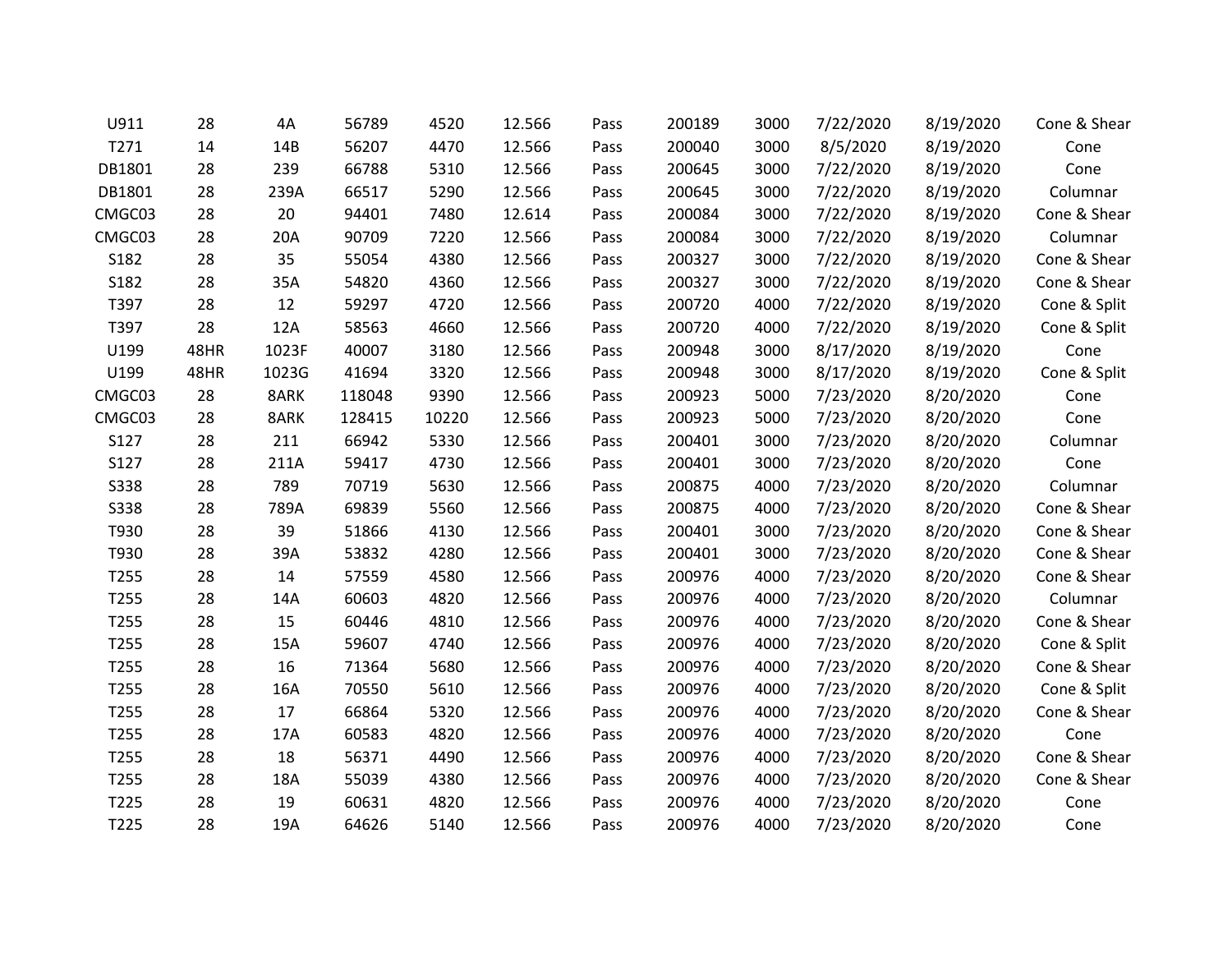| T271   | 28 | 10    | 55180  | 4380   | 12.604 | Pass | 200337         | 3000 | 7/23/2020 | 8/20/2020 | Columnar     |
|--------|----|-------|--------|--------|--------|------|----------------|------|-----------|-----------|--------------|
| T271   | 28 | 10A   | 57002  | 4540   | 12.566 | Pass | 200337         | 3000 | 7/23/2020 | 8/20/2020 | Cone & Shear |
| T190   | 28 | 16    | 83455  | 6640   | 12.566 | Pass | <b>BAG MIX</b> | 3000 | 7/23/2020 | 8/20/2020 | Cone & Shear |
| T190   | 28 | 16A   | 82182  | 6540   | 12.566 | Pass | <b>BAG MIX</b> | 3000 | 7/23/2020 | 8/20/2020 | Cone         |
| T258   | 28 | 3     | 44907  | < 3560 | 12.604 | Fail | 200944         | 4000 | 7/23/2020 | 8/20/2020 | Columnar     |
| T258   | 28 | 3A    | 46703  | < 3720 | 12.566 | Fail | 200944         | 4000 | 7/23/2020 | 8/20/2020 | Cone & Shear |
| U014   | 28 | 30    | 57137  | 4560   | 12.529 | Pass | 200825         | 3000 | 7/23/2020 | 8/20/2020 | Cone & Shear |
| U014   | 28 | 30A   | 55565  | 4420   | 12.566 | Pass | 200825         | 3000 | 7/23/2020 | 8/20/2020 | Cone         |
| Q029   | 28 | 528A  | 69424  | 5520   | 12.566 | Pass | 200058         | 3000 | 7/23/2020 | 8/20/2020 | Cone         |
| Q029   | 28 | 528A  | 66229  | 5270   | 12.566 | Pass | 200058         | 3000 | 7/23/2020 | 8/20/2020 | Columnar     |
| Q030   | 28 | 439A  | 53811  | 4280   | 12.566 | Pass | 200359         | 3000 | 7/23/2020 | 8/20/2020 | Cone & Shear |
| Q030   | 28 | 439A  | 59711  | 4750   | 12.566 | Pass | 200359         | 3000 | 7/23/2020 | 8/20/2020 | Cone & Shear |
| CMGC03 | 28 | 7ARK  | 110016 | 8750   | 12.566 | Pass | 200923         | 5000 | 7/23/2020 | 8/20/2020 | Cone & Shear |
| CMGC03 | 28 | 7ARK  | 114580 | 9120   | 12.566 | Pass | 200923         | 5000 | 7/23/2020 | 8/20/2020 | Cone & Shear |
| S272   | 28 | 63A   | 75789  | 6030   | 12.566 | Pass | 200052         | 3000 | 7/23/2020 | 8/20/2020 | Cone         |
| S272   | 28 | 63A   | 79796  | 6350   | 12.566 | Pass | 200052         | 3000 | 7/23/2020 | 8/20/2020 | Cone & Shear |
| T019   | 28 | 66A   | 88629  | 7050   | 12.566 | Pass | 200360         | 4500 | 7/23/2020 | 8/20/2020 | Cone & Shear |
| T019   | 28 | 66A   | 85234  | 6780   | 12.566 | Pass | 200360         | 4500 | 7/23/2020 | 8/20/2020 | Cone & Shear |
| T014   | 28 | 67A   | 94044  | 7460   | 12.604 | Pass | 200360         | 4500 | 7/23/2020 | 8/20/2020 | Cone & Shear |
| T014   | 28 | 67A   | 91224  | 7260   | 12.566 | Pass | 200360         | 4500 | 7/23/2020 | 8/20/2020 | Columnar     |
| T014   | 28 | 68A   | 35750  | < 2840 | 12.566 | Fail | <b>GROUT</b>   | 4500 | 7/23/2020 | 8/20/2020 | Columnar     |
| T014   | 28 | 68A   | 35194  | < 2800 | 12.566 | Fail | <b>GROUT</b>   | 4500 | 7/23/2020 | 8/20/2020 | Columnar     |
| T079   | 28 | 164A  | 78108  | 6220   | 12.566 | Pass | 200067         | 3000 | 7/23/2020 | 8/20/2020 | Cone & Shear |
| T079   | 28 | 164A  | 82746  | 6580   | 12.566 | Pass | 200067         | 3000 | 7/23/2020 | 8/20/2020 | Cone         |
| T079   | 28 | 165A  | 84173  | 6700   | 12.566 | Pass | 200065         | 3000 | 7/23/2020 | 8/20/2020 | Cone         |
| T079   | 28 | 165A  | 82264  | 6550   | 12.566 | Pass | 200065         | 3000 | 7/23/2020 | 8/20/2020 | Cone         |
| U017   | 28 | 5A    | 48332  | 3850   | 12.566 | Pass | 200203         | 3000 | 7/23/2020 | 8/20/2020 | Cone & Split |
| U017   | 28 | 5A    | 53135  | 4230   | 12.566 | Pass | 200203         | 3000 | 7/23/2020 | 8/20/2020 | Cone         |
| P230   | 28 | 1857  | 59452  | 4730   | 12.566 | Pass | 200154         | 3000 | 7/23/2020 | 8/20/2020 | Columnar     |
| P230   | 28 | 1857A | 57263  | 4560   | 12.566 | Pass | 200154         | 3000 | 7/23/2020 | 8/20/2020 | Cone & Shear |
| P230   | 28 | 1858  | 64423  | 5130   | 12.566 | Pass | 200154         | 3000 | 7/23/2020 | 8/20/2020 | Cone & Shear |
| P230   | 28 | 1858A | 62155  | 4950   | 12.566 | Pass | 200154         | 3000 | 7/23/2020 | 8/20/2020 | Cone & Shear |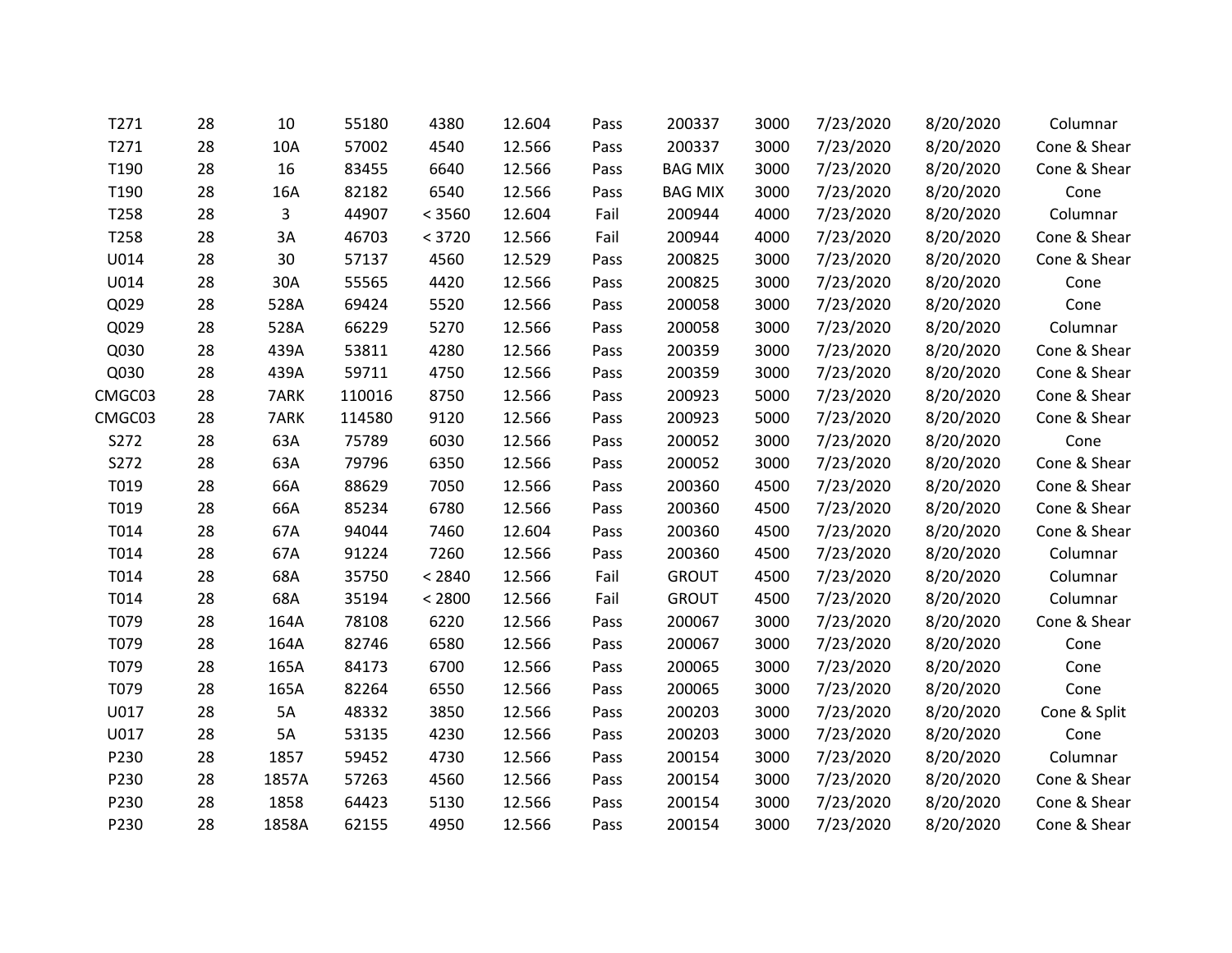| 125186 | 28             | 22           | 60204 | 4790   | 12.566 | Pass | 200065         | 3000 | 7/23/2020 | 8/20/2020 | Cone & Shear |
|--------|----------------|--------------|-------|--------|--------|------|----------------|------|-----------|-----------|--------------|
| 125186 | 28             | 22A          | 62658 | 4990   | 12.566 | Pass | 200065         | 3000 | 7/23/2020 | 8/20/2020 | Cone & Shear |
| T023   | 28             | 22A          | 68768 | 5470   | 12.566 | Pass | 200058         | 3000 | 7/23/2020 | 8/20/2020 | Cone & Shear |
| T023   | 28             | 22A          | 68958 | 5490   | 12.566 | Pass | 200058         | 3000 | 7/23/2020 | 8/20/2020 | Cone & Shear |
| T211   | 28             | 32A          | 33633 | < 2680 | 12.566 | Fail | <b>BAG MIX</b> | 3000 | 7/23/2020 | 8/20/2020 | Cone & Shear |
| T211   | 28             | 32A          | 37263 | < 2970 | 12.566 | Fail | <b>BAG MIX</b> | 3000 | 7/23/2020 | 8/20/2020 | Cone & Shear |
| U087   | 28             | $\mathbf{1}$ | 73364 | 5840   | 12.554 | Pass | 200317         | 3000 | 7/23/2020 | 8/20/2020 | Cone & Shear |
| U087   | 28             | 1A           | 74315 | 5910   | 12.566 | Pass | 200317         | 3000 | 7/23/2020 | 8/20/2020 | Cone & Shear |
| U204   | 28             | 1A           | 49296 | 3920   | 12.566 | Pass | 200378         | 3000 | 7/23/2020 | 8/20/2020 | Columnar     |
| U204   | 28             | 1A           | 48169 | 3830   | 12.566 | Pass | 200378         | 3000 | 7/23/2020 | 8/20/2020 | Cone & Shear |
| T210   | 28             | 3            | 64777 | 5150   | 12.566 | Pass | 200190         | 3000 | 7/23/2020 | 8/20/2020 | Cone & Shear |
| T210   | 28             | 3A           | 65573 | 5220   | 12.566 | Pass | 200190         | 3000 | 7/23/2020 | 8/20/2020 | Cone & Shear |
| T255   | 14             | 24B          | 41281 | 3290   | 12.566 | Pass | 200182         | 3000 | 8/6/2020  | 8/20/2020 | Columnar     |
| T932   | 28             | 23           | 64113 | 5100   | 12.566 | Pass | 200178         | 3000 | 7/23/2020 | 8/20/2020 | Cone & Shear |
| T932   | 28             | 23A          | 57828 | 4600   | 12.566 | Pass | 200178         | 3000 | 7/23/2020 | 8/20/2020 | Cone & Shear |
| P079   | 28             | 482          | 72913 | 5800   | 12.566 | Pass | 200260         | 3000 | 7/23/2020 | 8/20/2020 | Cone         |
| P079   | 28             | 482A         | 57906 | 4610   | 12.566 | Pass | 200260         | 3000 | 7/23/2020 | 8/20/2020 | Cone         |
| T249   | 14             | 1B           | 61135 | 4860   | 12.566 | Pass | 200401         | 3000 | 8/6/2020  | 8/20/2020 | Cone & Shear |
| 121525 | 28             | $\mathbf{1}$ | 78907 | 6280   | 12.566 | Pass | 200210         | 3000 | 7/23/2020 | 8/20/2020 | Cone         |
| 121525 | 28             | 1A           | 81360 | 6470   | 12.566 | Pass | 200210         | 3000 | 7/23/2020 | 8/20/2020 | Cone & Shear |
| T389   | 14             | 2C           | 49103 | 3910   | 12.566 | Pass | 200933         | 3000 | 8/6/2020  | 8/20/2020 | Cone & Split |
| S202   | 28             | 219          | 74268 | 5910   | 12.566 | Pass | 200753         | 3000 | 7/23/2020 | 8/20/2020 | Cone & Shear |
| S202   | 28             | 219A         | 73159 | 5820   | 12.566 | Pass | 200753         | 3000 | 7/23/2020 | 8/20/2020 | Cone & Shear |
| S202   | 28             | 220          | 64692 | 5150   | 12.566 | Pass | 200753         | 4000 | 7/23/2020 | 8/20/2020 | Cone & Shear |
| S202   | 28             | 220A         | 69707 | 5550   | 12.566 | Pass | 200753         | 4000 | 7/23/2020 | 8/20/2020 | Cone & Shear |
| S202   | 21             | 224B         | 54541 | 4340   | 12.566 | Pass | 200150         | 3000 | 7/30/2020 | 8/20/2020 | Cone & Split |
| S202   | 21             | 224B         | 58923 | 4690   | 12.566 | Pass | 200150         | 3000 | 7/30/2020 | 8/20/2020 | Cone & Shear |
| R279   | $\overline{7}$ | 225C         | 58005 | 4620   | 12.566 | Pass | 200406         | 3000 | 8/13/2020 | 8/20/2020 | Columnar     |
| R279   | $\overline{7}$ | 225C         | 54469 | 4330   | 12.566 | Pass | 200406         | 3000 | 8/13/2020 | 8/20/2020 | Cone & Shear |
| S127   | 28             | 211          | 63465 | 5050   | 12.573 | Pass | 200401         | 3000 | 7/23/2020 | 8/20/2020 | Cone         |
| S127   | 28             | 211A         | 62089 | 4940   | 12.566 | Pass | 200401         | 3000 | 7/23/2020 | 8/20/2020 | Cone         |
| S060   | 28             | 593          | 68945 | 5490   | 12.566 | Pass | 200196         | 3000 | 7/24/2020 | 8/21/2020 | Columnar     |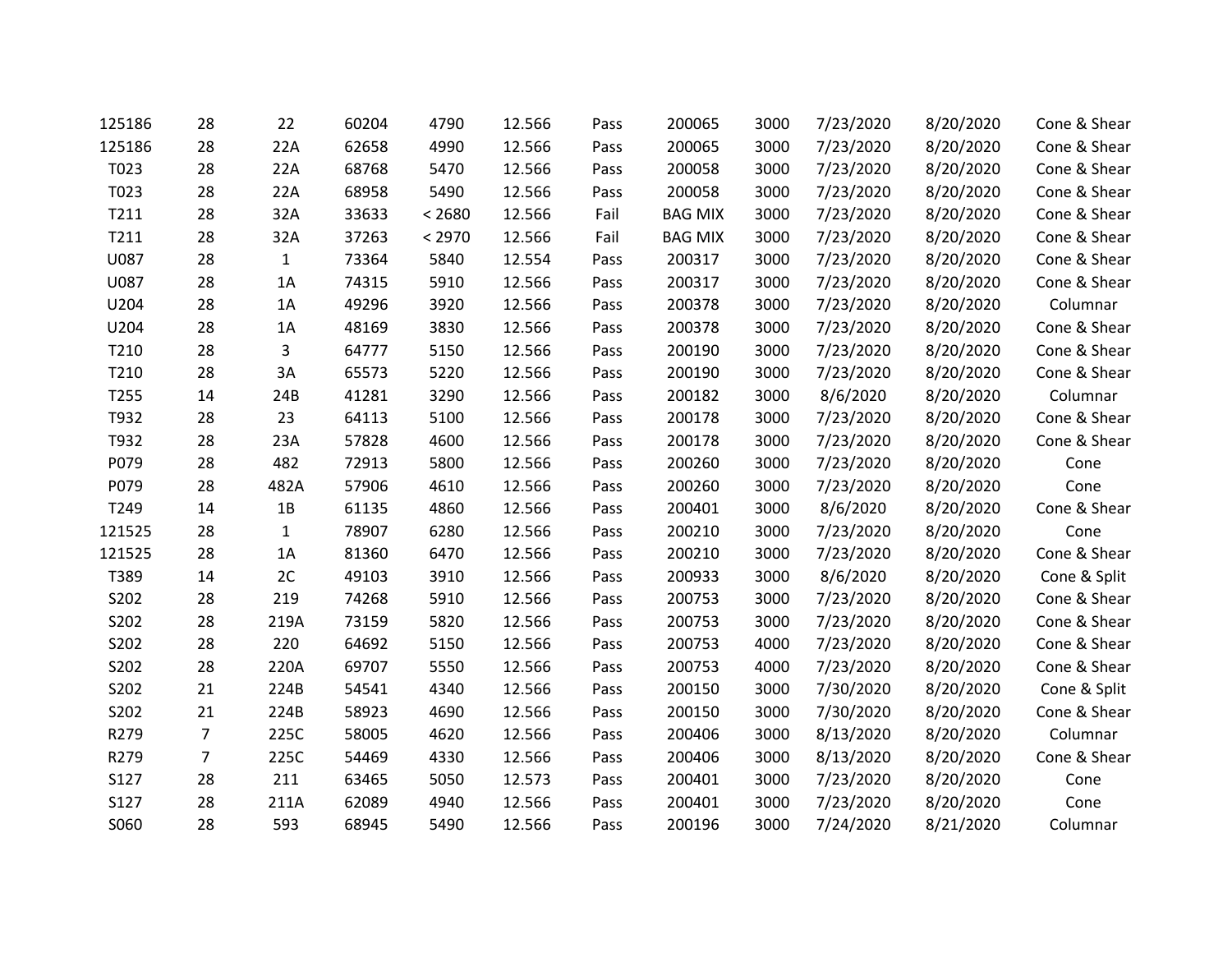| S060        | 28 | 593A  | 71283  | 5670  | 12.566 | Pass | 200196         | 3000 | 7/24/2020 | 8/21/2020 | Columnar     |
|-------------|----|-------|--------|-------|--------|------|----------------|------|-----------|-----------|--------------|
| T190        | 28 | 17    | 58774  | 4680  | 12.566 | Pass | <b>BAG MIX</b> | 3000 | 7/24/2020 | 8/21/2020 | Cone & Split |
| T190        | 28 | 17A   | 60697  | 4830  | 12.566 | Pass | <b>BAG MIX</b> | 3000 | 7/24/2020 | 8/21/2020 | Cone & Shear |
| T930        | 28 | 40    | 50453  | 4010  | 12.566 | Pass | 200401         | 3000 | 7/24/2020 | 8/21/2020 | Cone & Shear |
| T930        | 28 | 40A   | 48933  | 3890  | 12.566 | Pass | 200401         | 3000 | 7/24/2020 | 8/21/2020 | Cone & Shear |
| U140        | 28 | 3     | 51562  | 4100  | 12.566 | Pass | 200232         | 3000 | 7/24/2020 | 8/21/2020 | Cone & Shear |
| U140        | 28 | 3A    | 53240  | 4240  | 12.566 | Pass | 200232         | 3000 | 7/24/2020 | 8/21/2020 | Columnar     |
| DB1801      | 28 | 442A  | 59451  | 4730  | 12.566 | Pass | 200119         | 3000 | 7/24/2020 | 8/21/2020 | Cone & Shear |
| DB1801      | 28 | 442B  | 79808  | 6350  | 12.566 | Pass | 200119         | 3000 | 7/24/2020 | 8/21/2020 | Cone & Shear |
| DB1701      | 28 | 2203A | 142156 | 11310 | 12.566 | Pass | 200848         | 3000 | 7/24/2020 | 8/21/2020 | Cone & Shear |
| DB1701      | 28 | 2203B | 143446 | 11420 | 12.566 | Pass | 200848         | 3000 | 7/24/2020 | 8/21/2020 | Cone         |
| CMGC03      | 28 | 9ARK  | 119336 | 9500  | 12.566 | Pass | 200923         | 5000 | 7/24/2020 | 8/21/2020 | Cone & Shear |
| CMGC03      | 28 | 9ARK  | 129654 | 10320 | 12.566 | Pass | 200923         | 5000 | 7/24/2020 | 8/21/2020 | Cone         |
| S272        | 28 | 64A   | 77883  | 6200  | 12.566 | Pass | 200057         | 3000 | 7/24/2020 | 8/21/2020 | Cone         |
| S272        | 28 | 64A   | 80819  | 6430  | 12.566 | Pass | 200057         | 3000 | 7/24/2020 | 8/21/2020 | Cone & Shear |
| T079        | 28 | 166A  | 56593  | 4500  | 12.566 | Pass | 200067         | 3000 | 7/24/2020 | 8/21/2020 | Cone & Shear |
| T079        | 28 | 166A  | 54387  | 4330  | 12.566 | Pass | 200067         | 3000 | 7/24/2020 | 8/21/2020 | Cone         |
| <b>S338</b> | 28 | 790   | 57212  | 4550  | 12.566 | Pass | 200875         | 4000 | 7/24/2020 | 8/21/2020 | Shear        |
| <b>S338</b> | 28 | 790A  | 56397  | 4490  | 12.566 | Pass | 200875         | 4000 | 7/24/2020 | 8/21/2020 | Cone & Shear |
| <b>S338</b> | 28 | 791   | 70628  | 5620  | 12.566 | Pass | 200661         | 3000 | 7/24/2020 | 8/21/2020 | Cone & Shear |
| <b>S338</b> | 28 | 791A  | 69645  | 5540  | 12.566 | Pass | 200661         | 3000 | 7/24/2020 | 8/21/2020 | Columnar     |
| T296        | 28 | 25    | 79392  | 6320  | 12.566 | Pass | 200277         | 3500 | 7/24/2020 | 8/21/2020 | Cone & Shear |
| T296        | 28 | 25A   | 80113  | 6380  | 12.566 | Pass | 200277         | 3500 | 7/24/2020 | 8/21/2020 | Cone & Shear |
| P230        | 28 | 1860  | 59061  | 4700  | 12.566 | Pass | 200154         | 3000 | 7/24/2020 | 8/21/2020 | Cone & Shear |
| P230        | 28 | 1860A | 57246  | 4560  | 12.566 | Pass | 200154         | 3000 | 7/24/2020 | 8/21/2020 | Cone & Shear |
| P230        | 28 | 1861  | 70957  | 5650  | 12.566 | Pass | 200382         | 4000 | 7/24/2020 | 8/21/2020 | Shear        |
| P230        | 28 | 1861A | 71354  | 5680  | 12.566 | Pass | 200382         | 4000 | 7/24/2020 | 8/21/2020 | Cone & Shear |
| T279        | 28 | 13    | 53049  | 4220  | 12.566 | Pass | 200635         | 3000 | 7/24/2020 | 8/21/2020 | Cone & Shear |
| T279        | 28 | 13A   | 55240  | 4400  | 12.566 | Pass | 200635         | 3000 | 7/24/2020 | 8/21/2020 | Cone & Shear |
| T336        | 28 | 43    | 60423  | 4750  | 12.724 | Pass | 200824         | 3000 | 7/24/2020 | 8/21/2020 | Cone & Shear |
| T336        | 28 | 43A   | 58592  | 4660  | 12.566 | Pass | 200824         | 3000 | 7/24/2020 | 8/21/2020 | Cone & Shear |
| 120116      | 28 | 16A   | 73368  | 5840  | 12.566 | Pass | 200058         | 3000 | 7/24/2020 | 8/21/2020 | Columnar     |